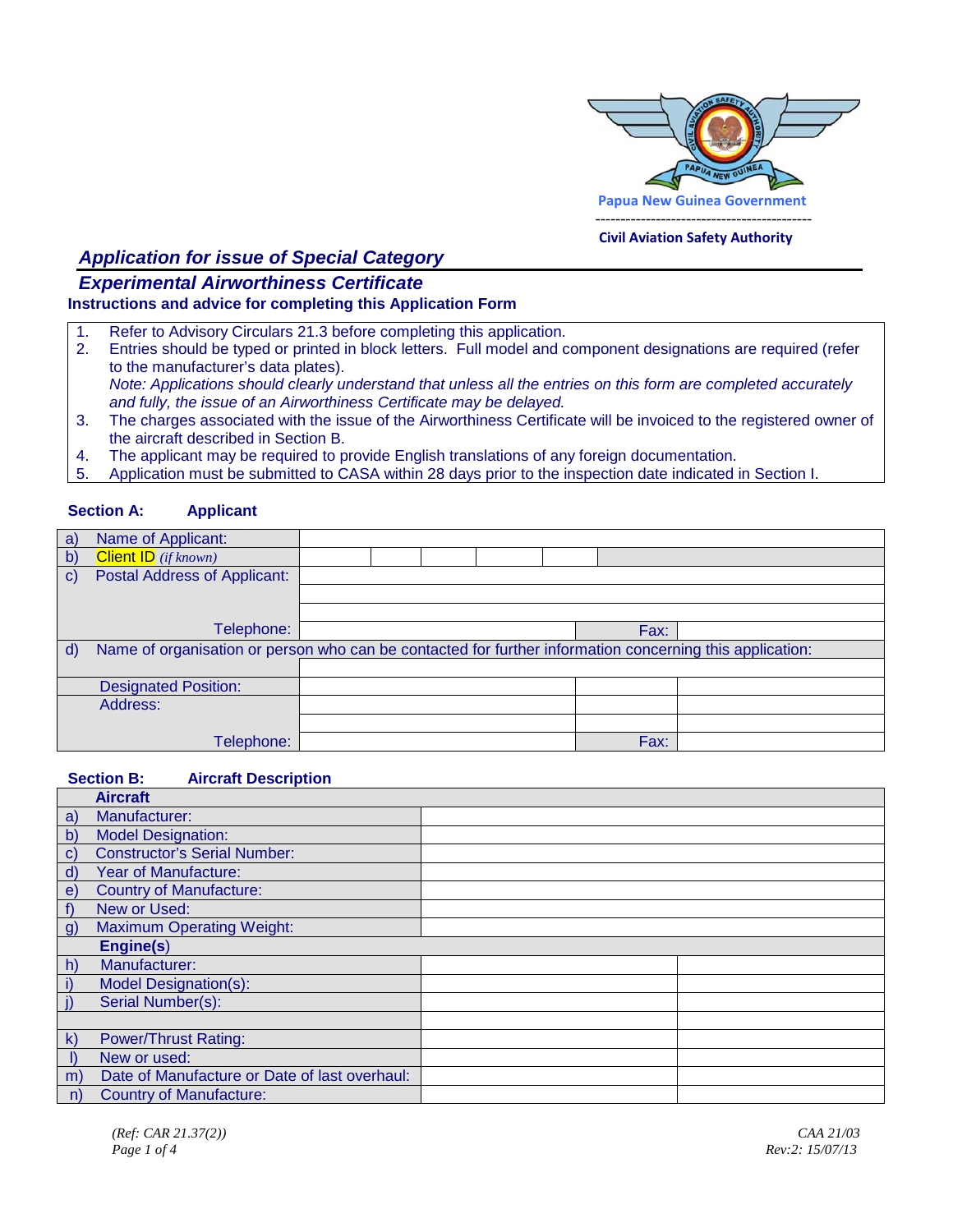# **Section B: Aircraft Description - Continued**

|         | <b>Propeller(s)</b>                           |  |  |  |  |
|---------|-----------------------------------------------|--|--|--|--|
| $\circ$ | Manufacturer                                  |  |  |  |  |
| p)      | Model Designation(s) including blades         |  |  |  |  |
|         | (if applicable)                               |  |  |  |  |
| q)      | Serial Number(s)                              |  |  |  |  |
|         |                                               |  |  |  |  |
| r)      | New or Used                                   |  |  |  |  |
| S)      | Date of Manufacture or Date of last overhaul: |  |  |  |  |
| t)      | <b>Country of Manufacture:</b>                |  |  |  |  |

# **Section C: Supporting Data**

| a)           | Data Identifying Type:             |  |
|--------------|------------------------------------|--|
|              | b) Proposed Flight Manual:         |  |
| $\mathbf{C}$ | Maintenance and Service Data Held: |  |
|              | (if necessary attach list)         |  |

## **Section D: Purpose**

|                           | Airworthiness Certificate Required for: |  |                          |                                            |  |  |  |
|---------------------------|-----------------------------------------|--|--------------------------|--------------------------------------------|--|--|--|
| Operator under CAR 91 of: |                                         |  | The specific purpose of: |                                            |  |  |  |
| a)                        | Ex Military and Historical aircraft:    |  | d)                       | <b>Research and Development:</b>           |  |  |  |
| b)                        | <b>Amateur Built Aircraft:</b>          |  | e)                       | <b>Showing Compliance with Rules:</b>      |  |  |  |
|                           | <b>Other Aircraft:</b>                  |  |                          | Crew Training with (b) (d) and (e): $\Box$ |  |  |  |

# **Section E: Research and Development/Compliance with Rules**

| Descriptive drawings or photographs of aircraft:                                                              |               |
|---------------------------------------------------------------------------------------------------------------|---------------|
| Purpose of flight test/evaluation:                                                                            |               |
| Estimated time or number of flights required:<br>Details of proposed test area:                               |               |
| Proposed flight test schedule: (Document No)<br>Proposed flight test pilot:<br>Proposed flight test observer: | Copy attached |

# **Section F: Ex-Military and Historic Aircraft**

| Ex-Military<br><b>Historic</b><br>Acceptable Safety to be established by Type Conformity<br>or Flight Evaluation<br>State airworthiness design standard or history of aircraft substantiating conformity to type design: | or Both                      |
|--------------------------------------------------------------------------------------------------------------------------------------------------------------------------------------------------------------------------|------------------------------|
|                                                                                                                                                                                                                          |                              |
|                                                                                                                                                                                                                          |                              |
| Flight evaluation to show compliance with Rules<br>is to be carried out                                                                                                                                                  | refer to Section F           |
| has previously been carried out                                                                                                                                                                                          | in accordance with Section F |
|                                                                                                                                                                                                                          | CAA 21/03                    |
| (Ref: CAR 21.37(2))                                                                                                                                                                                                      |                              |
| Page 2 of 4                                                                                                                                                                                                              | Rev:2: 15/07/13              |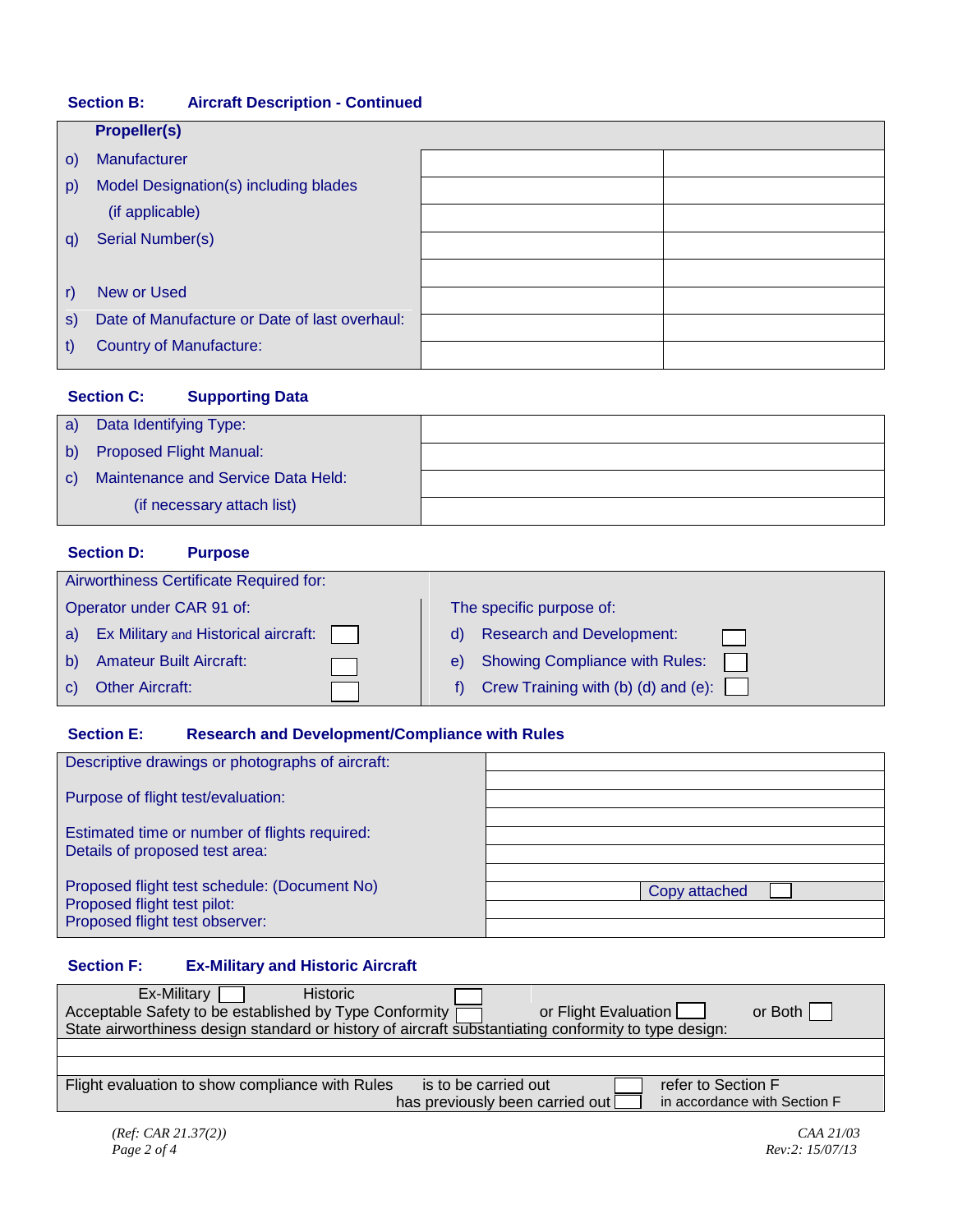### **Section F: Ex-Military and Historic Aircraft – Continued**

| <b>Ex Military Aircraft</b><br>Refer AC21.3                                                      |  |  |  |  |  |  |
|--------------------------------------------------------------------------------------------------|--|--|--|--|--|--|
| Principal military user:                                                                         |  |  |  |  |  |  |
| Related civil type design:                                                                       |  |  |  |  |  |  |
| Operation on other civil registers:<br>Period<br>No:<br>Country                                  |  |  |  |  |  |  |
| Record of type in civil use:                                                                     |  |  |  |  |  |  |
|                                                                                                  |  |  |  |  |  |  |
| Yes<br>Restoration plan attached<br>Restoration project:<br>No                                   |  |  |  |  |  |  |
| Documentation supporting aircraft identity attached                                              |  |  |  |  |  |  |
|                                                                                                  |  |  |  |  |  |  |
| <b>Section G:</b><br><b>Amateur Built Aircraft</b>                                               |  |  |  |  |  |  |
| refer to Section F<br>Flight evaluation to show compliance with Rules<br>is to be carried out    |  |  |  |  |  |  |
| has previously been carried out<br>in accordance with Section F                                  |  |  |  |  |  |  |
| Aircraft to be used for<br><b>VFR Flight</b><br><b>IFR Flight</b><br>Flight training             |  |  |  |  |  |  |
|                                                                                                  |  |  |  |  |  |  |
| <b>Section H:</b><br><b>Crew Training</b>                                                        |  |  |  |  |  |  |
| Crew training purpose requested additional to:                                                   |  |  |  |  |  |  |
| <b>Research and Development</b><br><b>Compliance with Rules</b><br><b>Amateur Built Aircraft</b> |  |  |  |  |  |  |
|                                                                                                  |  |  |  |  |  |  |
| <b>Section I:</b><br><b>Inspection</b>                                                           |  |  |  |  |  |  |
| Aircraft will be available for inspection at:                                                    |  |  |  |  |  |  |
| Location                                                                                         |  |  |  |  |  |  |
| From<br>(Date)                                                                                   |  |  |  |  |  |  |
|                                                                                                  |  |  |  |  |  |  |
| <b>Section J:</b><br><b>Notification of Registration</b>                                         |  |  |  |  |  |  |

The aircraft described in Section B is registered or application has been made on form CAA 47/01 for entry onto the Papua New Guinea Register in the name of:

#### **Section K: Declaration**

I hereby declare that I am, or have applied to be, the registered owner (or the agent of the registered owner of the aircraft described in Section B and to the best of my knowledge and belief the particulars entered on this application are accurate in every respect and show compliance with the CAR 21. The application fee required is enclosed herewith.

Date: \_\_\_\_\_\_\_\_\_\_\_\_\_\_\_\_\_\_\_\_\_\_\_\_ Signature of Applicant: \_\_\_\_\_\_\_\_\_\_\_\_\_\_\_\_\_\_\_\_\_\_ Owner/Agent

#### **Section L: Additional Remarks if Required**